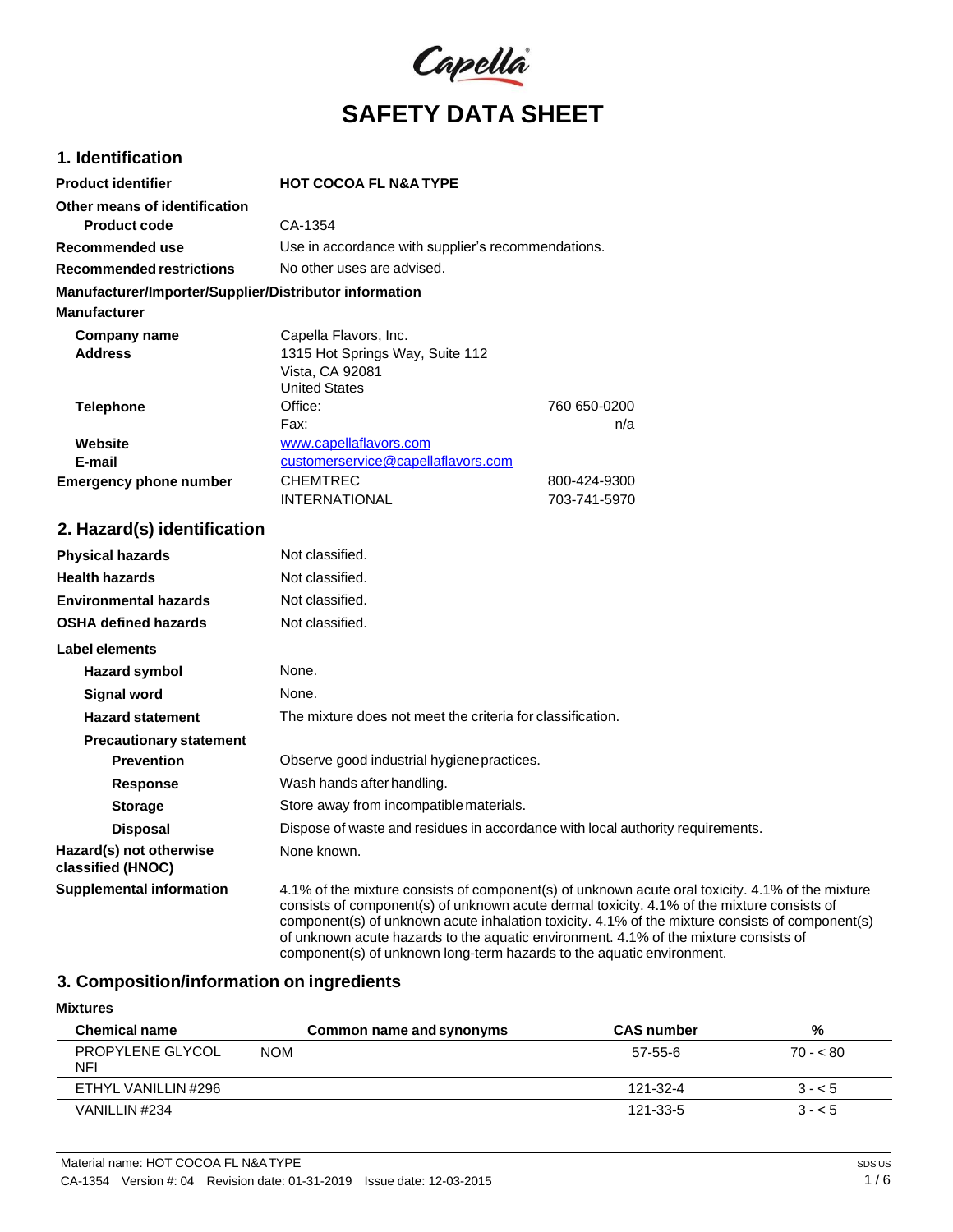| <b>Chemical name</b>                                                             | Common name and synonyms                                                                                                                                                                                                                          | <b>CAS number</b> | %         |
|----------------------------------------------------------------------------------|---------------------------------------------------------------------------------------------------------------------------------------------------------------------------------------------------------------------------------------------------|-------------------|-----------|
| BENZYL ALCOHOL<br>NOM NFI                                                        | #38                                                                                                                                                                                                                                               | 100-51-6          | $1 - 3$   |
| Other components below reportable levels                                         |                                                                                                                                                                                                                                                   |                   | $10 - 20$ |
|                                                                                  | *Designates that a specific chemical identity and/or percentage of composition has been withheld as a trade secret.                                                                                                                               |                   |           |
| 4. First-aid measures                                                            |                                                                                                                                                                                                                                                   |                   |           |
| <b>Inhalation</b>                                                                | Move to fresh air. Call a physician if symptoms develop or persist.                                                                                                                                                                               |                   |           |
| <b>Skin contact</b>                                                              | Wash off with soap and water. Get medical attention if irritation develops and persists.                                                                                                                                                          |                   |           |
| Eye contact                                                                      | Rinse with water. Get medical attention if irritation develops and persists.                                                                                                                                                                      |                   |           |
| Ingestion                                                                        | Rinse mouth. Get medical attention if symptoms occur.                                                                                                                                                                                             |                   |           |
| <b>Most important</b><br>symptoms/effects, acute and<br>delayed                  | Direct contact with eyes may cause temporary irritation.                                                                                                                                                                                          |                   |           |
| Indication of immediate<br>medical attention and special<br>treatment needed     | Treat symptomatically.                                                                                                                                                                                                                            |                   |           |
| <b>General information</b>                                                       | Ensure that medical personnel are aware of the material(s) involved, and take precautions to<br>protect themselves.                                                                                                                               |                   |           |
| 5. Fire-fighting measures                                                        |                                                                                                                                                                                                                                                   |                   |           |
| Suitable extinguishing media                                                     | Alcohol resistant foam. Powder. Carbon dioxide (CO2).                                                                                                                                                                                             |                   |           |
| <b>Unsuitable extinguishing</b><br>media                                         | Do not use water jet as an extinguisher, as this will spread the fire.                                                                                                                                                                            |                   |           |
| Specific hazards arising from<br>the chemical                                    | During fire, gases hazardous to health may be formed.                                                                                                                                                                                             |                   |           |
| Special protective equipment<br>and precautions for firefighters                 | Self-contained breathing apparatus and full protective clothing must be worn in case of fire.                                                                                                                                                     |                   |           |
| <b>Fire fighting</b><br>equipment/instructions                                   | Move containers from fire area if you can do so without risk.                                                                                                                                                                                     |                   |           |
| <b>Specific methods</b>                                                          | Use standard firefighting procedures and consider the hazards of other involved materials.                                                                                                                                                        |                   |           |
| <b>General fire hazards</b>                                                      | No unusual fire or explosion hazards noted.                                                                                                                                                                                                       |                   |           |
| 6. Accidental release measures                                                   |                                                                                                                                                                                                                                                   |                   |           |
| <b>Personal precautions,</b><br>protective equipment and<br>emergency procedures | Keep unnecessary personnel away. For personal protection, see section 8 of the SDS.                                                                                                                                                               |                   |           |
| <b>Methods and materials for</b><br>containment and cleaning up                  | Use water spray to reduce vapors or divert vapor cloud drift.                                                                                                                                                                                     |                   |           |
|                                                                                  | Large Spills: Stop the flow of material, if this is without risk. Dike the spilled material, where this is<br>possible. Absorb in vermiculite, dry sand or earth and place into containers. Following product<br>recovery, flush area with water. |                   |           |
|                                                                                  | Small Spills: Wipe up with absorbent material (e.g. cloth, fleece). Clean surface thoroughly to<br>remove residual contamination.                                                                                                                 |                   |           |
| <b>Environmental precautions</b>                                                 | Never return spills to original containers for re-use. For waste disposal, see section 13 of the SDS.<br>Avoid discharge into drains, water courses or onto the ground.                                                                           |                   |           |
| 7. Handling and storage                                                          |                                                                                                                                                                                                                                                   |                   |           |
| <b>Precautions for safe handling</b>                                             | Avoid prolonged exposure. Observe good industrial hygiene practices.                                                                                                                                                                              |                   |           |
| Conditions for safe storage,<br>including any incompatibilities                  | Store in tightly closed container. Store away from incompatible materials (see Section 10 of the<br>SDS).                                                                                                                                         |                   |           |
| 8. Exposure controls/personal protection                                         |                                                                                                                                                                                                                                                   |                   |           |

### **Occupational exposure limits**

The following constituents are the only constituents of the product which have a PEL, TLV or other recommended exposure limit. At this time, the other constituents have no known exposure limits.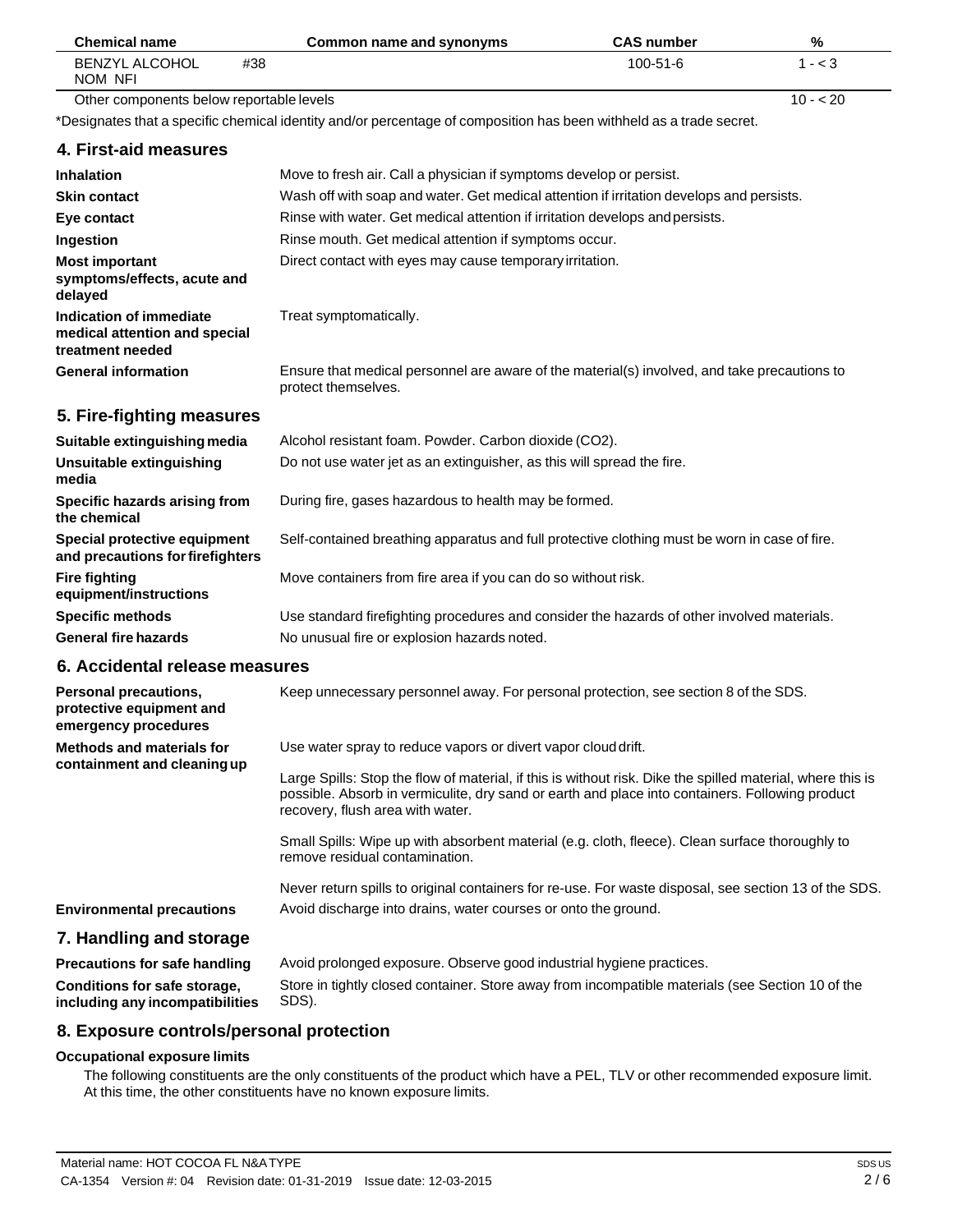|                                                             | US. Workplace Environmental Exposure Level (WEEL) Guides                                                                                                                                                                                                                                                                                                           |               |             |
|-------------------------------------------------------------|--------------------------------------------------------------------------------------------------------------------------------------------------------------------------------------------------------------------------------------------------------------------------------------------------------------------------------------------------------------------|---------------|-------------|
| <b>Components</b>                                           | Type                                                                                                                                                                                                                                                                                                                                                               | Value         | <b>Form</b> |
| <b>BENZYL ALCOHOL</b><br>#38 NOM NFI (CAS<br>$100 - 51 - 6$ | <b>TWA</b>                                                                                                                                                                                                                                                                                                                                                         | 44.2 mg/m3    |             |
|                                                             |                                                                                                                                                                                                                                                                                                                                                                    | 10 ppm        |             |
| PROPYLENE GLYCOL<br>NOM NFI (CAS 57-55-6)                   | <b>TWA</b>                                                                                                                                                                                                                                                                                                                                                         | $10$ mg/m $3$ | Aerosol.    |
| VANILLIN #234 (CAS<br>$121 - 33 - 5$                        | TWA                                                                                                                                                                                                                                                                                                                                                                | $10$ mg/m $3$ |             |
| <b>Biological limit values</b>                              | No biological exposure limits noted for the ingredient(s).                                                                                                                                                                                                                                                                                                         |               |             |
| Appropriate engineering<br>controls                         | Good general ventilation should be used. Ventilation rates should be matched to conditions. If<br>applicable, use process enclosures, local exhaust ventilation, or other engineering controls to<br>maintain airborne levels below recommended exposure limits. If exposure limits have not been<br>established, maintain airborne levels to an acceptable level. |               |             |
|                                                             | Individual protection measures, such as personal protective equipment                                                                                                                                                                                                                                                                                              |               |             |
| <b>Eye/face protection</b>                                  | Wear safety glasses with side shields (or goggles).                                                                                                                                                                                                                                                                                                                |               |             |
| <b>Skin protection</b>                                      |                                                                                                                                                                                                                                                                                                                                                                    |               |             |
| <b>Hand protection</b>                                      | Wear appropriate chemical resistant gloves.                                                                                                                                                                                                                                                                                                                        |               |             |
| Other                                                       | Wear suitable protective clothing.                                                                                                                                                                                                                                                                                                                                 |               |             |
| <b>Respiratory protection</b>                               | In case of insufficient ventilation, wear suitable respiratory equipment.                                                                                                                                                                                                                                                                                          |               |             |
| <b>Thermal hazards</b>                                      | Wear appropriate thermal protective clothing, when necessary.                                                                                                                                                                                                                                                                                                      |               |             |
| General hygiene<br>considerations                           | Always observe good personal hygiene measures, such as washing after handling the material<br>and before eating, drinking, and/or smoking. Routinely wash work clothing and protective<br>equipment to remove contaminants.                                                                                                                                        |               |             |

## **9. Physical and chemical properties**

| Appearance                                        |                                               |
|---------------------------------------------------|-----------------------------------------------|
| <b>Physical state</b>                             | Liquid.                                       |
| Form                                              | Liquid.                                       |
| Color                                             | Not available.                                |
| Odor                                              | Not available.                                |
| <b>Odor threshold</b>                             | Not available.                                |
| рH                                                | Not available.                                |
| Melting point/freezing point                      | -74.2 $\degree$ F (-59 $\degree$ C) estimated |
| Initial boiling point and boiling<br>range        | 370.76 °F (188.2 °C) estimated                |
| <b>Flash point</b>                                | > 200.0 °F (> 93.3 °C) Closed Cup             |
| <b>Evaporation rate</b>                           | Not available.                                |
| Flammability (solid, gas)                         | Not applicable.                               |
| Upper/lower flammability or explosive limits      |                                               |
| <b>Flammability limit - lower</b><br>(%)          | Not available.                                |
| <b>Flammability limit - upper</b><br>$(\%)$       | Not available.                                |
| Explosive limit - lower (%)                       | Not available.                                |
| Explosive limit - upper (%)                       | Not available.                                |
| Vapor pressure                                    | 0.16 hPa estimated                            |
| Vapor density                                     | Not available.                                |
| <b>Relative density</b>                           | Not available.                                |
| Solubility(ies)                                   |                                               |
| Solubility (water)                                | Not available.                                |
| <b>Partition coefficient</b><br>(n-octanol/water) | Not available.                                |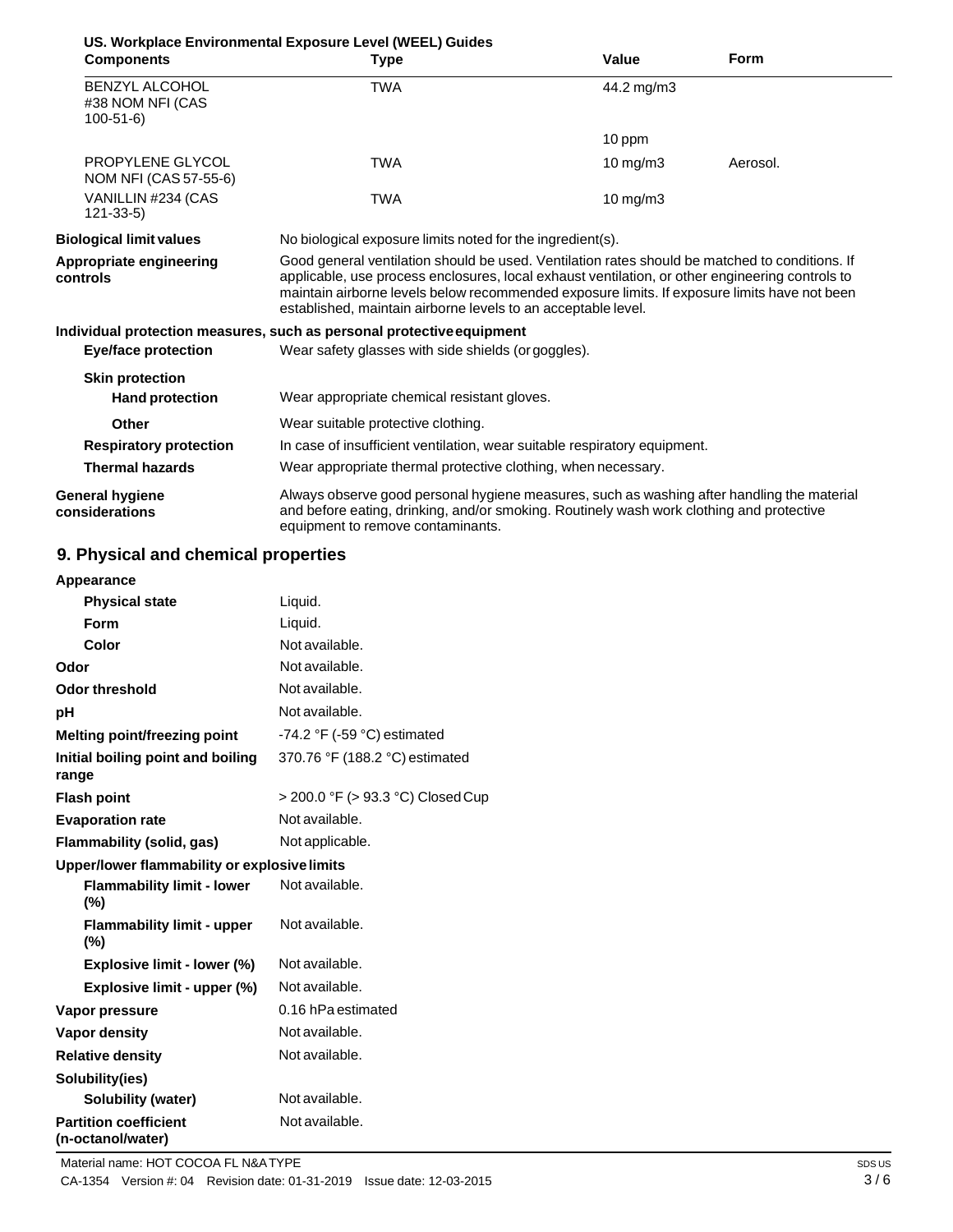| <b>Auto-ignition temperature</b> | 700 °F (371.11 °C) estimated |
|----------------------------------|------------------------------|
| Decomposition temperature        | Not available.               |
| Viscosity                        | Not available.               |
| <b>Other information</b>         |                              |
| <b>Explosive properties</b>      | Not explosive.               |
| <b>Flammability class</b>        | Combustible IIIB estimated   |
| <b>Oxidizing properties</b>      | Not oxidizing.               |
| <b>Refractive index</b>          | 1.4284 - 1.4584              |
| <b>Specific gravity</b>          | $1.04 - 1.07$                |
|                                  |                              |

# **10. Stability and reactivity**

| <b>Reactivity</b>                            | The product is stable and non-reactive under normal conditions of use, storage and transport.                                                                            |
|----------------------------------------------|--------------------------------------------------------------------------------------------------------------------------------------------------------------------------|
| <b>Chemical stability</b>                    | Material is stable under normal conditions.                                                                                                                              |
| <b>Possibility of hazardous</b><br>reactions | No dangerous reaction known under conditions of normaluse.                                                                                                               |
| <b>Conditions to avoid</b>                   | Keep away from heat, hot surfaces, sparks, open flames and other ignition sources. Avoid<br>temperatures exceeding the flash point. Contact with incompatible materials. |
| Incompatible materials                       | Strong oxidizing agents.                                                                                                                                                 |
| <b>Hazardous decomposition</b><br>products   | No hazardous decomposition products areknown.                                                                                                                            |

## **11. Toxicological information**

## **Information on likely routes of exposure**

| <b>Inhalation</b>                                 | Prolonged inhalation may be harmful.                     |
|---------------------------------------------------|----------------------------------------------------------|
| <b>Skin contact</b>                               | No adverse effects due to skin contact are expected.     |
| Eye contact                                       | Direct contact with eyes may cause temporary irritation. |
| Ingestion                                         | Expected to be a low ingestion hazard.                   |
| Symptoms related to the<br>physical, chemical and | Direct contact with eyes may cause temporary irritation. |

**toxicological characteristics**

### **Information on toxicological effects**

| <b>Acute toxicity</b>                | Not known.                                                     |                                                                                          |  |
|--------------------------------------|----------------------------------------------------------------|------------------------------------------------------------------------------------------|--|
| <b>Components</b>                    | <b>Species</b>                                                 | <b>Test Results</b>                                                                      |  |
| <b>BENZYL ALCOHOL</b>                | #38 NOM NFI (CAS 100-51-6)                                     |                                                                                          |  |
| <b>Acute</b>                         |                                                                |                                                                                          |  |
| Oral                                 |                                                                |                                                                                          |  |
| LD50                                 | Rat                                                            | 1230 - 3100 mg/kg                                                                        |  |
| Skin corrosion/irritation            |                                                                | Prolonged skin contact may cause temporary irritation.                                   |  |
| Serious eye damage/eye<br>irritation |                                                                | Direct contact with eyes may cause temporary irritation.                                 |  |
| Respiratory or skin sensitization    |                                                                |                                                                                          |  |
| <b>Respiratory sensitization</b>     | Not a respiratory sensitizer.                                  |                                                                                          |  |
| <b>Skin sensitization</b>            |                                                                | This product is not expected to cause skin sensitization.                                |  |
| Germ cell mutagenicity               | mutagenic or genotoxic.                                        | No data available to indicate product or any components present at greater than 0.1% are |  |
| Carcinogenicity                      |                                                                | Not classifiable as to carcinogenicity to humans.                                        |  |
|                                      | <b>IARC Monographs. Overall Evaluation of Carcinogenicity</b>  |                                                                                          |  |
| Not listed.                          |                                                                |                                                                                          |  |
|                                      | OSHA Specifically Regulated Substances (29 CFR 1910.1001-1052) |                                                                                          |  |
| Not regulated.                       |                                                                |                                                                                          |  |
| Not listed.                          | US. National Toxicology Program (NTP) Report on Carcinogens    |                                                                                          |  |
|                                      |                                                                |                                                                                          |  |
| <b>Reproductive toxicity</b>         |                                                                | This product is not expected to cause reproductive or developmental effects.             |  |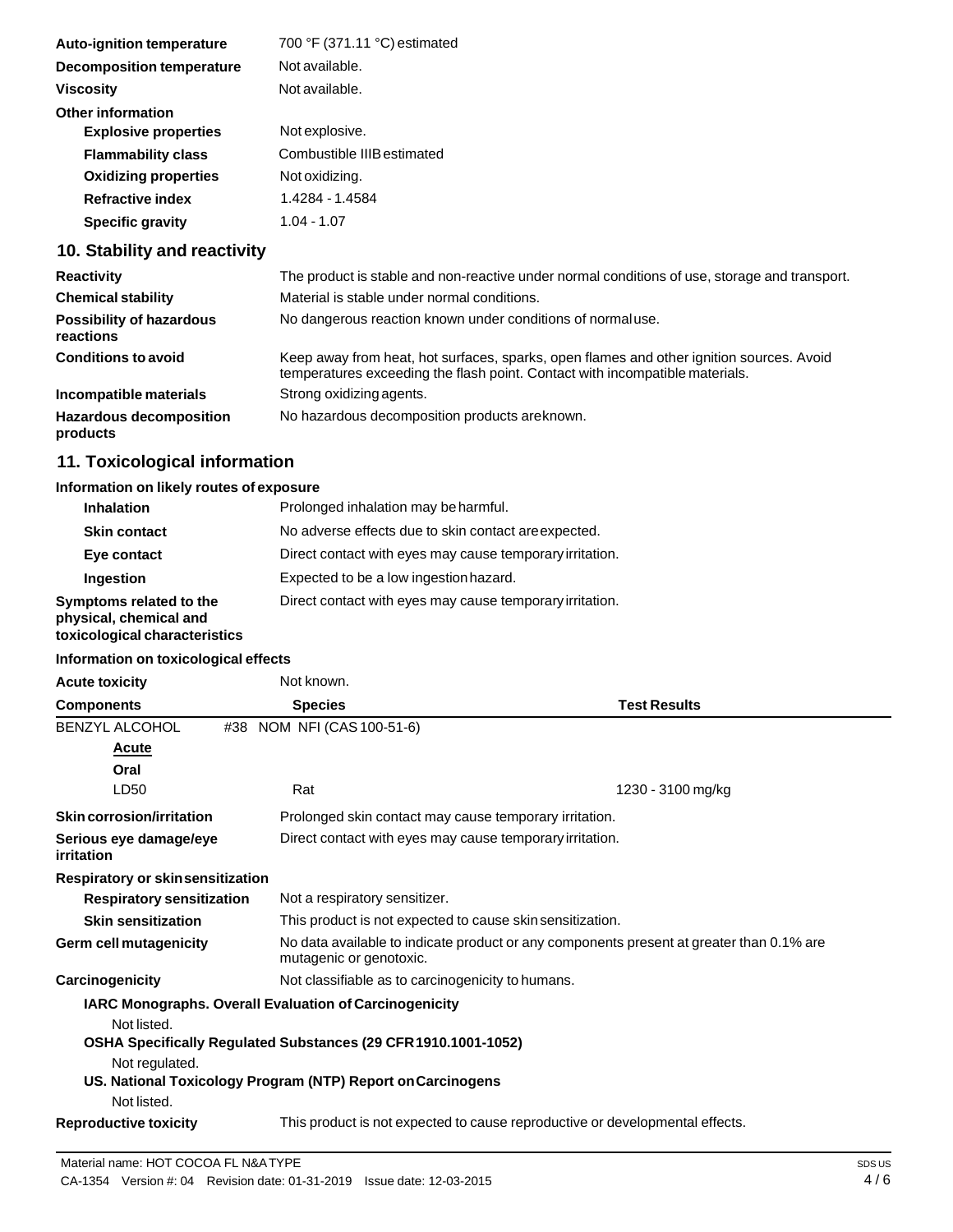| <b>Specific target organ toxicity -</b><br>single exposure                                                                             | Not classified.                                                                                                                                                                                       |                                |
|----------------------------------------------------------------------------------------------------------------------------------------|-------------------------------------------------------------------------------------------------------------------------------------------------------------------------------------------------------|--------------------------------|
| <b>Specific target organ toxicity -</b><br>repeated exposure                                                                           | Not classified.                                                                                                                                                                                       |                                |
| <b>Aspiration hazard</b>                                                                                                               | Not an aspiration hazard.                                                                                                                                                                             |                                |
| <b>Chronic effects</b>                                                                                                                 | Prolonged inhalation may be harmful.                                                                                                                                                                  |                                |
| 12. Ecological information                                                                                                             |                                                                                                                                                                                                       |                                |
| Ecotoxicity                                                                                                                            | The product is not classified as environmentally hazardous. However, this does not exclude the<br>possibility that large or frequent spills can have a harmful or damaging effect on the environment. |                                |
| Persistence and degradability                                                                                                          | No data is available on the degradability of any ingredients in the mixture.                                                                                                                          |                                |
| Bioaccumulative potential                                                                                                              |                                                                                                                                                                                                       |                                |
| Partition coefficient n-octanol / water (log Kow)<br><b>BENZYL ALCOHOL</b><br>ETHYL VANILLIN #296<br>PROPYLENE GLYCOL<br>VANILLIN #234 | #38 NOM NFI<br>NOM NFI                                                                                                                                                                                | 1.1<br>1.61<br>$-0.92$<br>1.37 |
| Mobility in soil                                                                                                                       | No data available.                                                                                                                                                                                    |                                |
| Other adverse effects                                                                                                                  | No other adverse environmental effects (e.g. ozone depletion, photochemical ozone creation<br>potential, endocrine disruption, global warming potential) are expected from this component.            |                                |
| 13. Disposal considerations                                                                                                            |                                                                                                                                                                                                       |                                |
| <b>Disposal instructions</b>                                                                                                           | Collect and reclaim or dispose in sealed containers at licensed waste disposal site.                                                                                                                  |                                |
|                                                                                                                                        |                                                                                                                                                                                                       |                                |

| PRODUCE IN REPORT OF THE                 | <u>OUNOU MINTONAMIT OF MODOUU III OUMOU OUTRAINUID ALIIUUTIOUU MAURU MIODUUM UIRU.</u>                                                                                                                                 |
|------------------------------------------|------------------------------------------------------------------------------------------------------------------------------------------------------------------------------------------------------------------------|
| Local disposal regulations               | Dispose in accordance with all applicable regulations.                                                                                                                                                                 |
| Hazardous waste code                     | The waste code should be assigned in discussion between the user, the producer and the waste<br>disposal company.                                                                                                      |
| Waste from residues / unused<br>products | Dispose of in accordance with local regulations. Empty containers or liners may retain some<br>product residues. This material and its container must be disposed of in a safe manner (see:<br>Disposal instructions). |
| Contaminated packaging                   | Since emptied containers may retain product residue, follow label warnings even after container is<br>emptied. Empty containers should be taken to an approved waste handling site for recycling or<br>disposal.       |

## **14. Transport information**

#### **DOT**

Not regulated as dangerous goods.

### **IATA**

Not regulated as dangerous goods.

#### **IMDG**

Not regulated as dangerous goods.

**Transport in bulk according to Annex II of MARPOL 73/78 and the IBC Code** Not established.

## **15. Regulatory information**

### **US** federal regulations

This product is not known to be a "Hazardous Chemical" as defined by the OSHA Hazard Communication Standard, 29 CFR 1910.1200.

## **Toxic Substances Control Act (TSCA) TSCA Section 12(b) Export Notification (40 CFR 707, Subpt.D)** Not regulated. **CERCLA Hazardous Substance List (40 CFR302.4)** Not listed. **SARA 304 Emergency release notification** Not regulated. **OSHA Specifically Regulated Substances (29 CFR1910.1001-1052)** Not regulated.